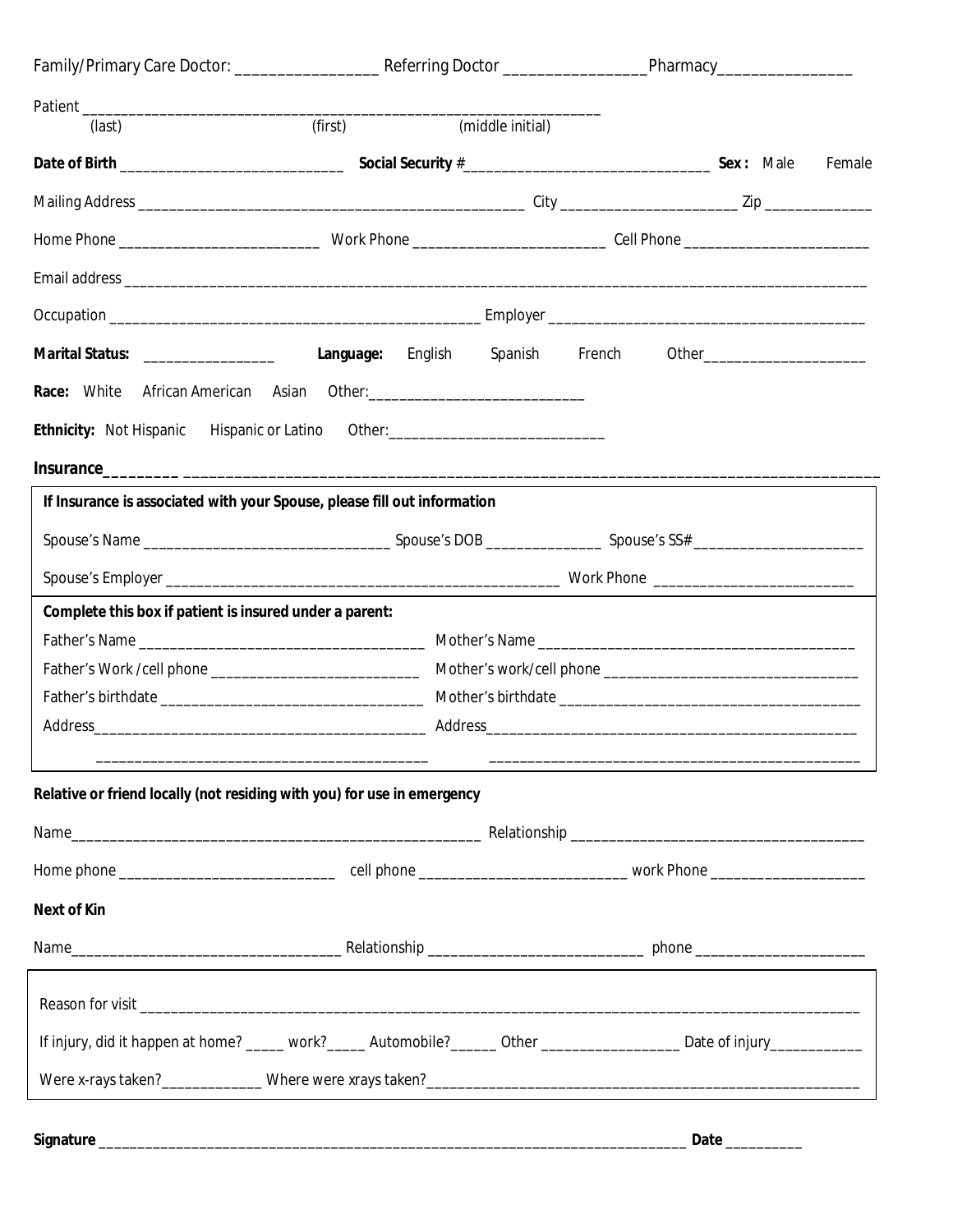| <b>None</b>           | Family History unknown. |        | Adopted.       |        |             |
|-----------------------|-------------------------|--------|----------------|--------|-------------|
| Anesthesia reactions: | Mother                  | Father | <b>Brother</b> | Sister | Grandparent |
| Bleeding tendencies:  | Mother                  | Father | <b>Brother</b> | Sister | Grandparent |
| Skin Cancer:          | Mother                  | Father | <b>Brother</b> | Sister | Grandparent |
| <b>Breast Cancer:</b> | Mother                  | Father | <b>Brother</b> | Sister | Grandparent |
| Other Cancer:         | Mother                  | Father | <b>Brother</b> | Sister | Grandparent |
| Heart disease:        | Mother                  | Father | <b>Brother</b> | Sister | Grandparent |
| Thyroid disease:      | Mother                  | Father | <b>Brother</b> | Sister | Grandparent |

|                           | <b>SOCIAL HISTORY – circle all that apply</b>                 |                                                                                                                                                                                                                                                                                                                                                                                                                      |                              |                            |                                                                                                                                                                                                                               |         |
|---------------------------|---------------------------------------------------------------|----------------------------------------------------------------------------------------------------------------------------------------------------------------------------------------------------------------------------------------------------------------------------------------------------------------------------------------------------------------------------------------------------------------------|------------------------------|----------------------------|-------------------------------------------------------------------------------------------------------------------------------------------------------------------------------------------------------------------------------|---------|
| <b>TOBACCO</b>            | <b>CIGARETTE SMOKING</b><br>Never Smoked<br>Former Smoker     |                                                                                                                                                                                                                                                                                                                                                                                                                      | Current - Everyday Some days | Quit in year ____________  |                                                                                                                                                                                                                               |         |
|                           | <b>SMOKE CIGARS</b>                                           |                                                                                                                                                                                                                                                                                                                                                                                                                      | CHEW TABACCO                 |                            | <b>SMOKE A PIPE</b>                                                                                                                                                                                                           |         |
| <b>ALCOHOL</b>            | Current - None                                                | Less than 1 drink per week<br>1-7 drinks per week<br>More than 14 drinks per week                                                                                                                                                                                                                                                                                                                                    |                              | Former - None              | Less than 1 drink per week<br>1-7 drinks per week<br>More than 14 drinks per week                                                                                                                                             |         |
| <b>COFFEE</b>             |                                                               | $\frac{1}{\sqrt{1-\frac{1}{2}}\sqrt{1-\frac{1}{2}}\sqrt{1-\frac{1}{2}}\sqrt{1-\frac{1}{2}}\sqrt{1-\frac{1}{2}}\sqrt{1-\frac{1}{2}}\sqrt{1-\frac{1}{2}}\sqrt{1-\frac{1}{2}}\sqrt{1-\frac{1}{2}}\sqrt{1-\frac{1}{2}}\sqrt{1-\frac{1}{2}}\sqrt{1-\frac{1}{2}}\sqrt{1-\frac{1}{2}}\sqrt{1-\frac{1}{2}}\sqrt{1-\frac{1}{2}}\sqrt{1-\frac{1}{2}}\sqrt{1-\frac{1}{2}}\sqrt{1-\frac{1}{2}}\sqrt{1-\frac{1}{2}}\sqrt{1-\frac$ |                              |                            |                                                                                                                                                                                                                               |         |
| <b>DRUG USE</b>           | Current - None<br>marijuana<br>other: _______________________ |                                                                                                                                                                                                                                                                                                                                                                                                                      |                              | Former - None<br>marijuana | other:__________________________                                                                                                                                                                                              |         |
| <b>MARITAL STATUS</b>     | Married                                                       | Single                                                                                                                                                                                                                                                                                                                                                                                                               | Separated                    | Divorced                   | Widowed                                                                                                                                                                                                                       | Partner |
| <b>OCCUPATION</b>         |                                                               |                                                                                                                                                                                                                                                                                                                                                                                                                      |                              | <b>Retired</b>             | <b>Disabled</b>                                                                                                                                                                                                               |         |
| <b>LEVEL OF EDUCATION</b> |                                                               |                                                                                                                                                                                                                                                                                                                                                                                                                      | College Post-graduate        | High school                |                                                                                                                                                                                                                               |         |
| <b>LANGUAGE</b>           | English                                                       | Spanish                                                                                                                                                                                                                                                                                                                                                                                                              | French                       |                            | Other and the contract of the contract of the contract of the contract of the contract of the contract of the contract of the contract of the contract of the contract of the contract of the contract of the contract of the |         |
| <b>RACE</b>               | White                                                         | African American                                                                                                                                                                                                                                                                                                                                                                                                     | Asian                        |                            |                                                                                                                                                                                                                               |         |
| <b>ETHNICITY</b>          | Non-Hispanic                                                  | Hispanic or Latino                                                                                                                                                                                                                                                                                                                                                                                                   |                              |                            |                                                                                                                                                                                                                               |         |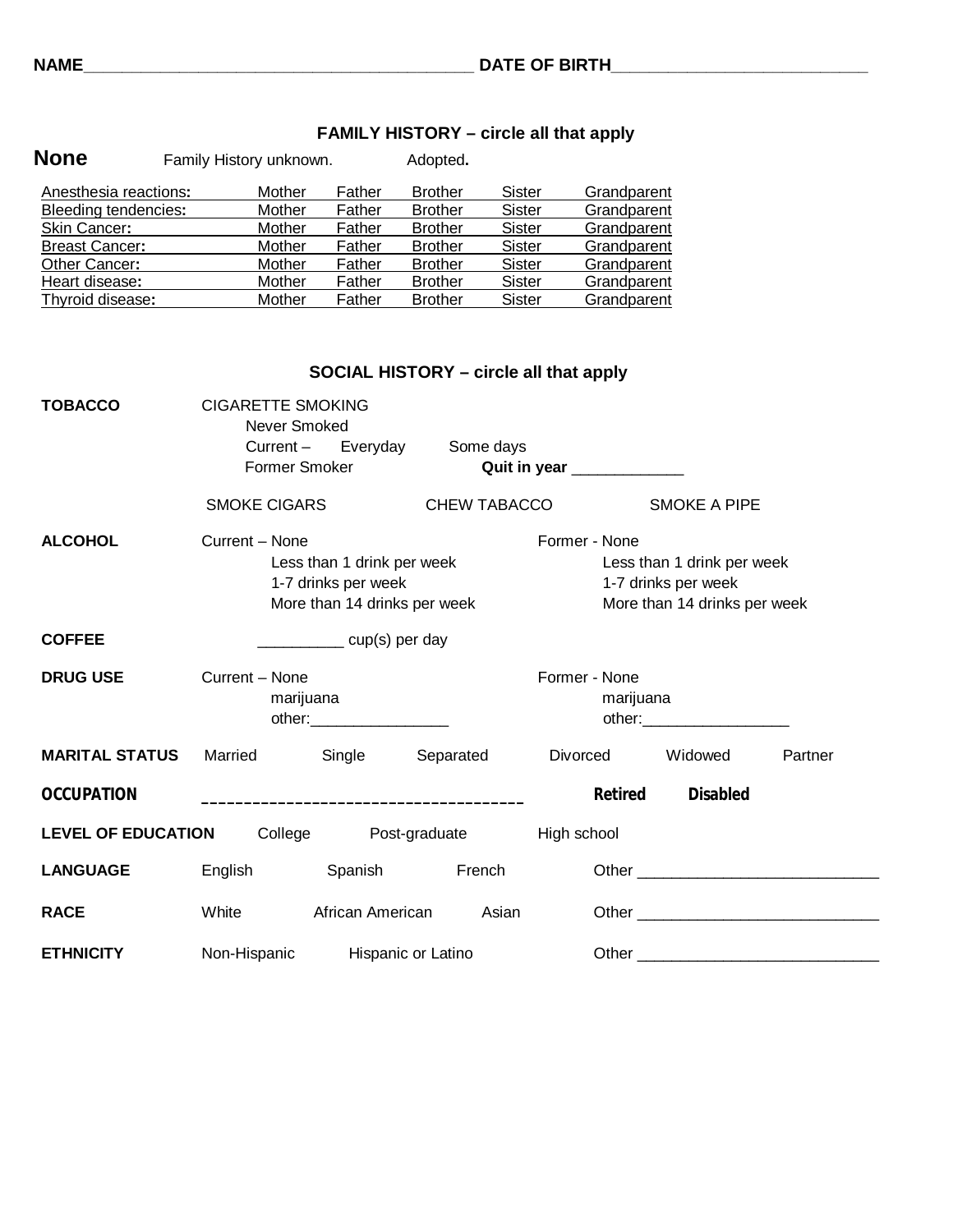# **PAST SURGICAL HISTORY AND APPROXIMATE YEAR OF SURGERY**

|               | Left Right thyroid lobectomy |  |
|---------------|------------------------------|--|
| Septoplasty   |                              |  |
| Rhinoplasty   |                              |  |
| Sinus surgery |                              |  |

### **COSMETIC**

| Breast augmentation - silicone saline |
|---------------------------------------|
| <b>Breast lift</b>                    |
| Facelift                              |
| Neck lift                             |
| <b>Upper Blepharoplasty</b>           |
| Lower Blepharoplasty                  |
| Otoplasty                             |
| Laser resurfacing of face             |
| Abdominoplasty                        |
| Liposuction                           |
| LASIK                                 |
| RK                                    |
|                                       |

# **OTHER NONE**

Appendectomy \_\_\_\_\_\_\_\_\_\_\_

#### **HEART**

Hypertension (High blood pressure) Hypercholesterolemia (High Cholesterol) Coronary Artery Disease Heart attack - year(s): Coronary artery stenting year(s): Atrial fibrillation Other heart arrhythmia (irregular heartbeat) Pacemaker Congestive Heart Failure

#### **LUNGS**

COPD (chronic lung disease) **Bronchitis** Emphysema Asthma Obstructive Sleep apnea TB

#### **CIRCULATION**

Anemia Bleeding disorder Blood clots DVT (blood clot in leg) Pulmonary embolism GERD/reflux

# **GASTROINTESTINAL**

\_\_\_\_\_\_\_\_\_\_\_\_\_\_\_\_\_\_\_\_\_\_\_\_\_\_\_\_\_\_\_\_\_\_\_\_\_\_\_\_\_ \_\_\_\_\_\_\_\_\_\_\_\_\_ \_\_\_\_\_\_\_\_\_\_\_\_\_\_\_\_\_\_\_\_\_\_\_\_\_\_\_\_\_\_\_\_\_\_\_\_\_\_\_\_\_ \_\_\_\_\_\_\_\_\_\_\_\_\_ \_\_\_\_\_\_\_\_\_\_\_\_\_\_\_\_\_\_\_\_\_\_\_\_\_\_\_\_\_\_\_\_\_\_\_\_\_\_\_\_\_ \_\_\_\_\_\_\_\_\_\_\_\_\_

> Peptic Ulcer disease Hepatitis - Type: A B C or unknown Cirrhosis

#### **EYE**

Glaucoma **Cataracts** Lasik RK

#### **ENDOCRINE**

Diabetes Type I Diabetes Type II Hypothyroidism (low) Hyperthyroidism (high)

#### **KIDNEY**

Chronic kidney disease Kidney failure Kidney stones UTI's

#### **CANCER**

Skin - BCC SCC melanoma unknown

### **Other Cancer**

**PAST MEDICAL HISTORY – circle all that apply**

Type**: \_\_\_\_\_\_\_\_\_\_\_\_\_\_\_\_** Year completed treatment**:**  Surgery**:** Yes No Radiation**:** Yes No Chemotherapy**:** Yes No

#### Type**: \_\_\_\_\_\_\_\_\_\_\_\_\_\_\_\_**

Year completed treatment:<br>
Surgery: **Yes** No Surgery: **Yes** No<br>
Radiation: Yes No **Radiation:** Chemotherapy**:** Yes No

#### **ENVIRONMENTAL ALLERGIES**

Previous Allergy Testing - Yes No Sensitive to: Trees Grasses Weeds Mold Pollens Dogs cats Previous Allergy Shots – Yes No

#### **CHEMICAL DEPENDENCY**

Alcohol Drugs – type:

#### **INFECTIOUS DISEASE**

Rheumatic fever HIV disease

#### **NEUROLOGIC**

Seizure disorder Stroke/TIA – year(s)**:** 

#### **PSYCHIATRIC**

Depression Bipolar disorder Anxiety Other:\_

#### **OTHER MEDICAL CONDITION(S) NOT LISTED**

| 1. |  |
|----|--|
|    |  |
| 3. |  |
|    |  |
|    |  |
|    |  |

# **NONE**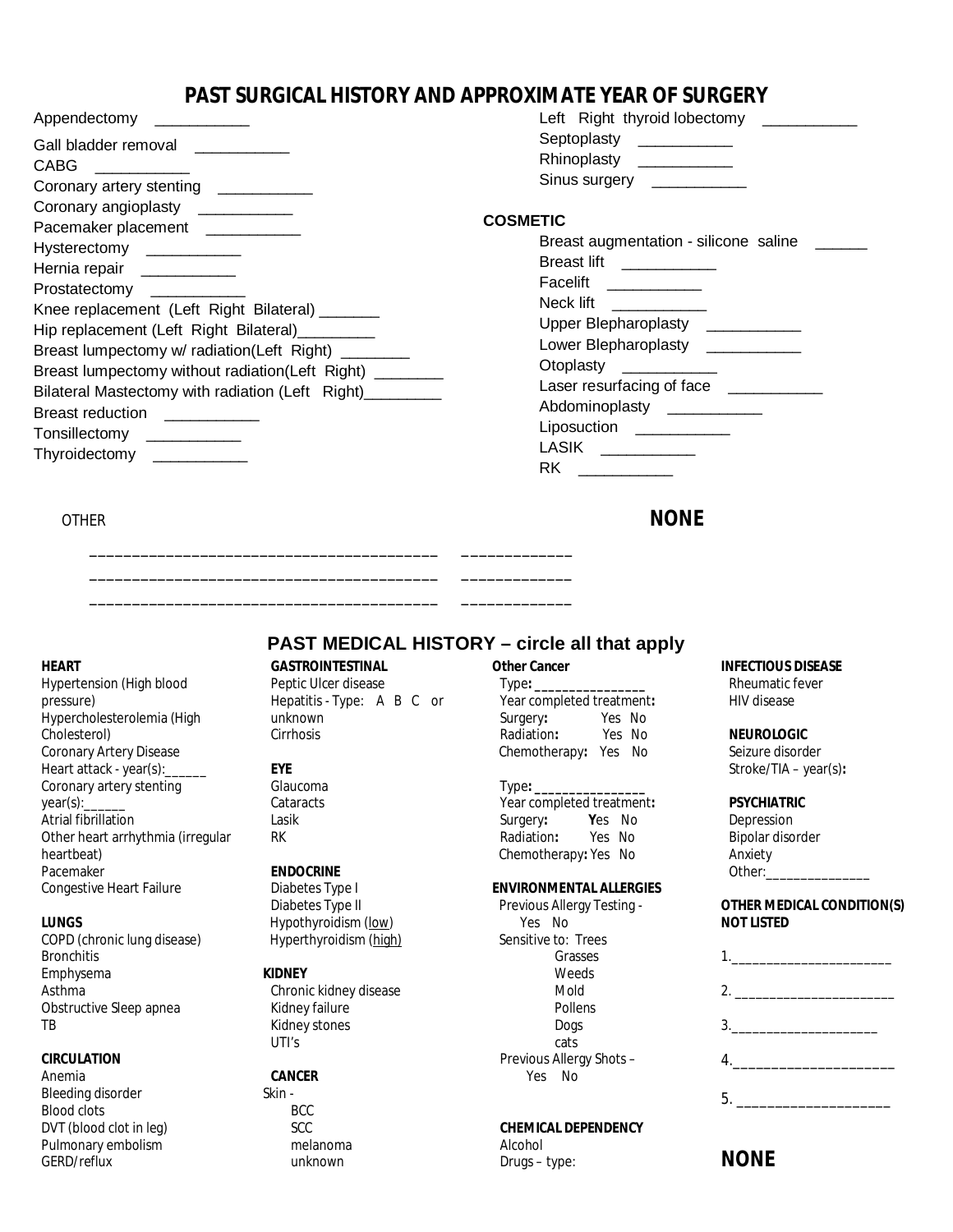# **Review of Systems Complete - Circle all that apply to you currently**

## **Constitutional:**

unexplained weight loss fever chills night sweats

## **Eyes:**

eye pain vision changes double vision eye irritation dry eyes excessive tearing red eyes Contact lenses sensitivity to light other eye surgery eyelid surgery

## **Ear Nose Throat:**

hearing loss ringing in the ears dizziness ear pain ear drainage past nasal trauma post nasal drip difficulty breathing through nose

## **Ear Nose Throat Cont.:**

sinus infections past nasal or sinus surgery dental problems tooth pain oral cancers dentures capped teeth cold sores voice changes

## **Cardiovascular:**

chest pain irregular heartbeat heart murmur heart surgery

## **Respiratory:**

shortness of breath use of oxygen recent cough

# **Gastrointestinal:**

heartburn indigestion vomiting difficulty swallowing solids difficulty swallowing liquids

## **Gastrointestinal Cont:**  diarrhea constipation blood in stools black stools change in bowel habits jaundice

# **Genitourinary:**

pain urinating difficulty urinating frequent urination

## **Musculoskeletal:**

bone or joint injuries swelling extremity pain joint pain arthritis leg cramps difficulty walking weakness in arms or legs

## **Integumentary/Skin:**

new or changing lesion(s) rashes cold sores herpes

## **Neurologic:**

sensory loss/numbness weakness seizures headache fainting spells head injury

## **Psychiatric:**

alcoholism drug abuse anxiety marital problems

## **Hematologic/Lymphatic:**

bleeding disorders anemia easy bruising bleeding gums swollen lymph nodes

**Allergic/Immunologic:**  season allergies

hay fever

**Women's health:**  pregnant trying to get pregnant

| <b>MEDICATION ALLERGIES</b>                     | <b>Reaction</b> |                   |
|-------------------------------------------------|-----------------|-------------------|
| <b>CURRENT MEDICATIONS/VITAMINS/SUPPLEMENTS</b> | Dosage if known | <b>Directions</b> |
|                                                 |                 |                   |
|                                                 |                 |                   |
|                                                 |                 |                   |